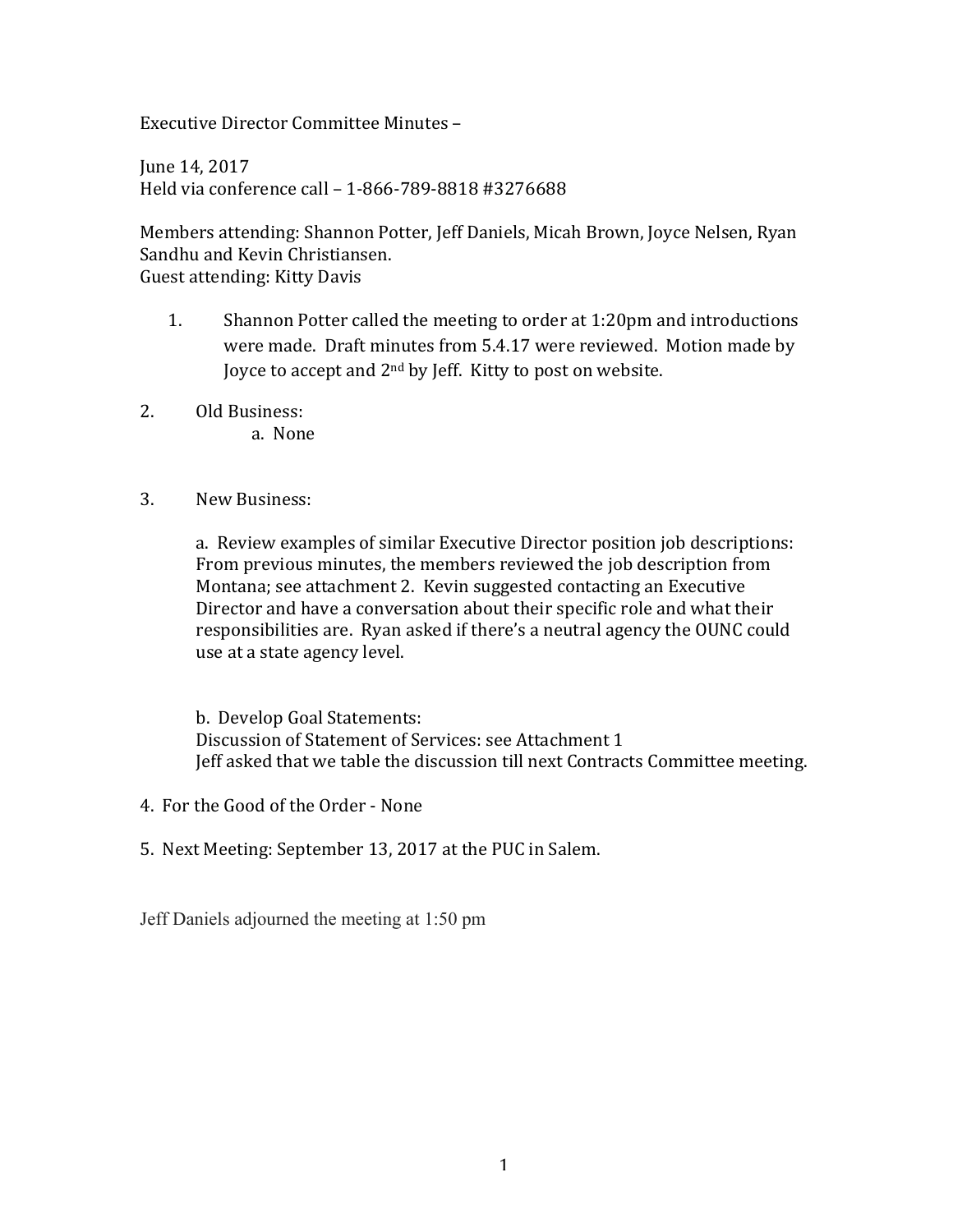#### (Attachment 1)

#### **(STATEMENT OF SERVICES**

- Contractor shall provide a status report to the OUNC of all activities as required by statute, law and/or specified agreement.
- Contractor shall provide reporting to the Governor's office of Boards and Commissions on membership, activity updates, legislative concepts, board effectiveness and communicate needs as required.
- Contractor shall advise and report to the Oregon Legislature on the performance and accomplishments of activities, operations and services provided by the OUNC from the previous calendar year. Reporting shall comply with the provisions of ORS 192.230 to 192.250.
- Contractor shall review utility damage information data to develop and implement annual public relations and advertising strategies including branding, media advertising plans, website and public service announcements. Contractor shall facilitate media buying, track results and provide outreach results.
- Contractor shall advise and report on marketing events which include by are not limited to trade shows, industry associations, sponsorships, publicity events, damage prevention trainings, seminars and local, state, and national meetings.
- Contractor shall lobby and consult on legislation and regulation that could affect OUNC members. Track legislation that may affect the OUNC Board and report on changes in legislation and regulations. Facilitate and advise on proposed legislation, general administration of Oregon Revised Statutes, Oregon Administrative Rules, OUNC policy and procedures and bylaws that may impact the operations of the OUNC.
- Contractor shall manage office administration, statewide membership involvement, travel coordination, event management and document control for archives.
- Contractor shall identify and prepare approved grant proposals, provide progress reports, complete reporting requirements and review/comply with federal procurement regulations.
- Contractor shall advise on compliance of Public Meetings Laws ORS 192.600, Oregon Public Meeting Law **ORS 192.610 to 192.690 and** Oregon Government Ethics Laws ORS Chapter 244. Identify, arrange for and facilitate training for board members as needed.
- Contractor shall advise and report on OUNC Board approved policy and procedures manual, facilitate new and current board membership, and design an orientation for new board members.
- Contractor shall provide: contract management services for the coordination of request for proposals; contract administration and performance evaluation of call center operations; marketing services; media buying services; and website contractor service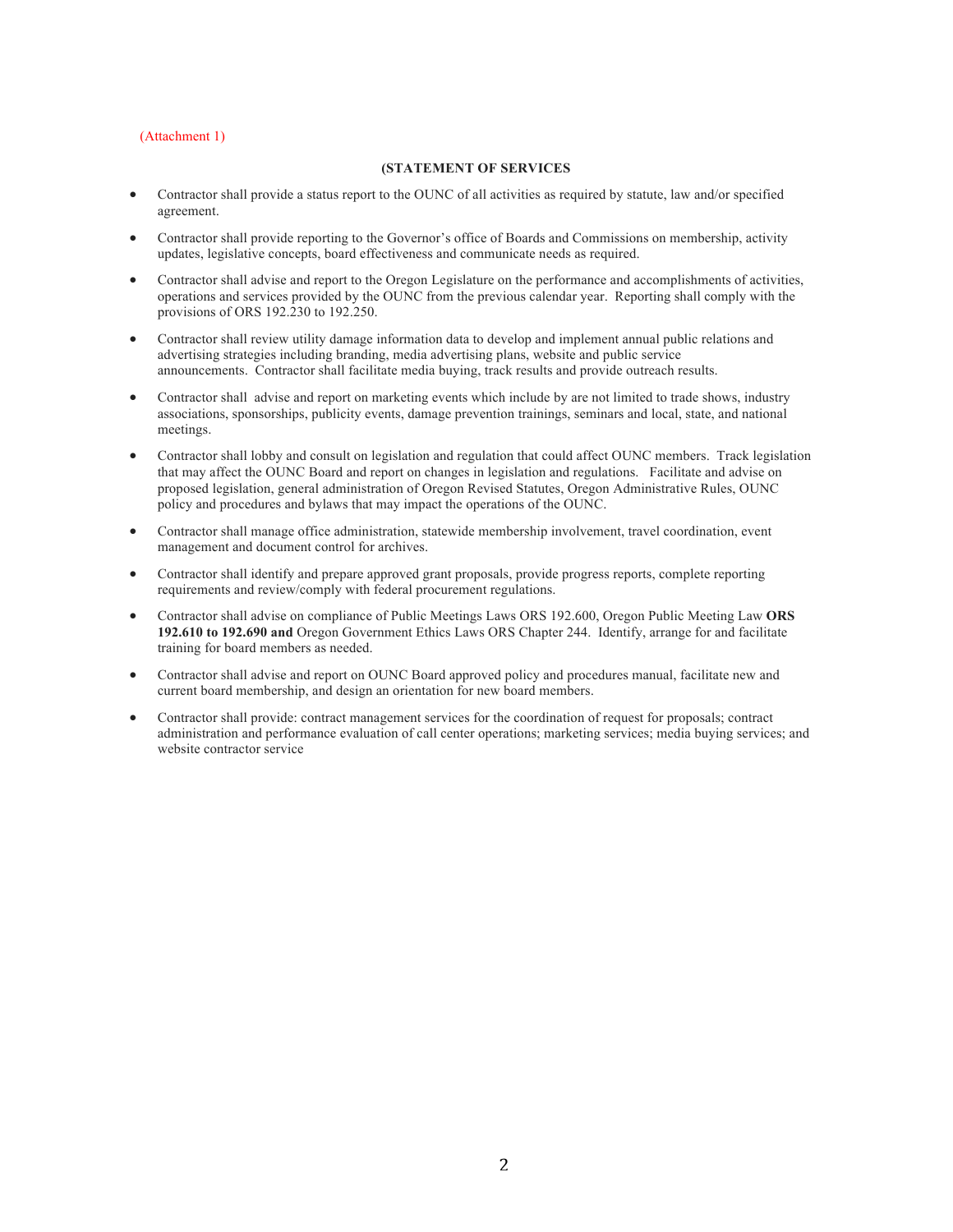(Attachment 2)

## **Administration Services**:

- $\triangleright$  Solicit excavator participation in the one-call system.
	- $\circ$  Obtain List of construction / excavator companies. Create mailing list. Create "newsletter" type correspondence.
	- o Find and join Trade Organizations
	- o Participate actively in shows and meetings
- $\triangleright$  Solicit reports from subscribers/excavators that reflect vendor performance.
	- o Use Above lists to solicit participation in reports/evaluations
	- o Create an "after action" card mailed to solicit evaluations
		- § Professional
		- Homeowner/Do-it-yourselfer
	- o Create a web-based reporting portal
- $\triangleright$  Prepare a business plan for reducing facility damages.
	- o ID "Baseline" and establish goals
	- o ID types damage
	- o ID responsible party of damage and classify into types
	- o ID ways to communicate importance of reducing damage
		- Education/Training
		- Trade Shows
		- Direct Meetings
		- Advertising
			- o Radio
			- o TV
			- o Newspaper
			- o Electronic Media (Internet)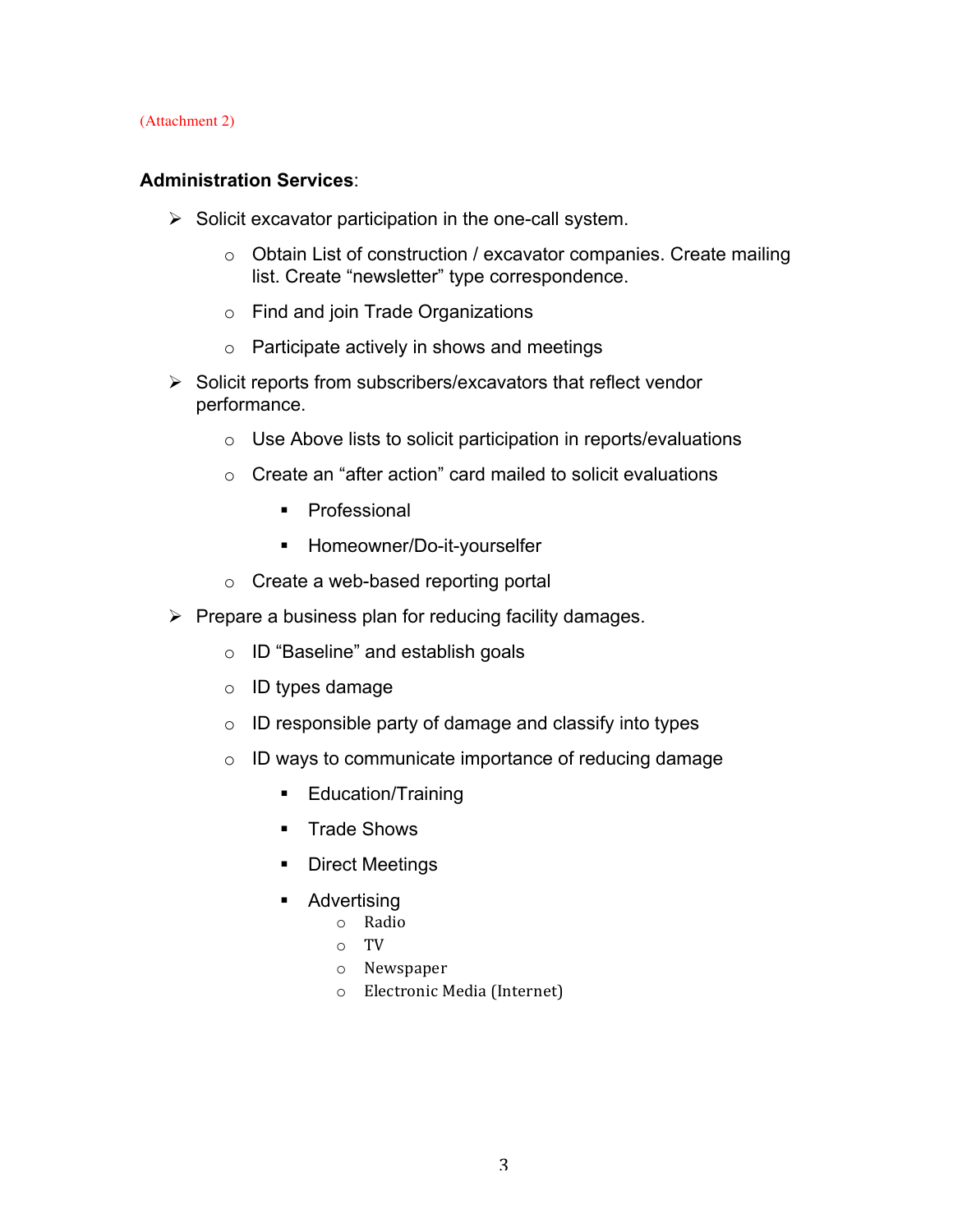- Financial Incentive (no cost to repair, no down time)
- Identify and procure funding as necessary to accomplish goals
- $\triangleright$  Establish and maintain a reporting system for tracking damages.
	- o Create database to track info MS Access
		- § Expandable
		- Multiple Report Capable
		- Common Usage / Easy to integrate
	- o Create web-based reporting
- $\triangleright$  Solicit and actively promote membership involvement.
	- o Attending Meetings provide reports
		- Provide Statistics
		- Contacts
		- **•** Availability
- $\triangleright$  Meet with individual subscribers as needed.
	- o Maintain availability
	- o Encourage Contact
- $\triangleright$  Facilitate the resolution of subscriber, excavator, and vendor concerns or complaints.
	- o Maintain availability
	- o Encourage Contact
	- $\circ$  Gather all available information and data from each party
	- o Take or obtain pictures if applicable
	- o Create reporting / complaint procedures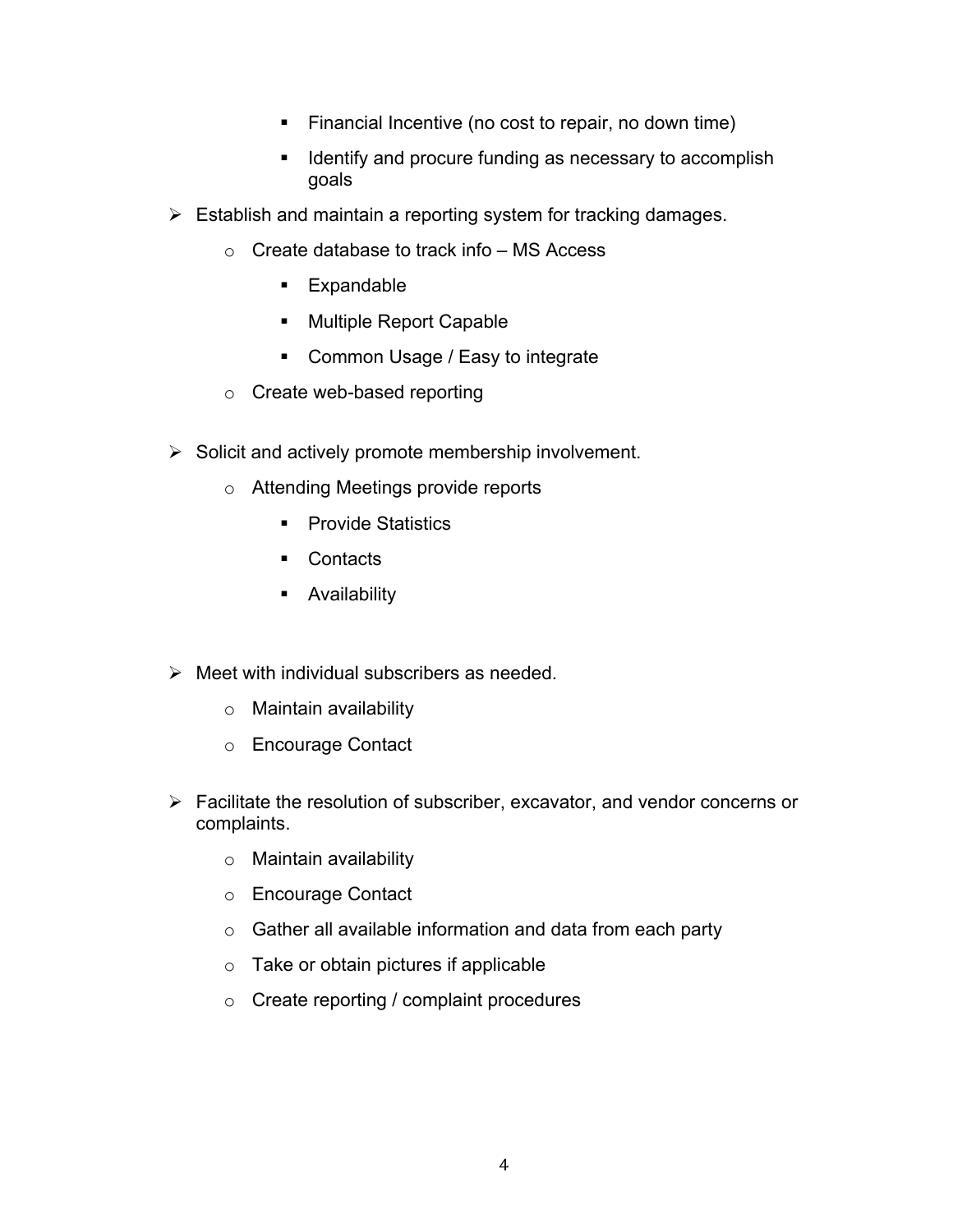- $\triangleright$  Responsible to document activities and provide monthly reports to the UULC Operating Committee.
	- o Collect information from above programs
	- o Provide information
		- Date of Activity
		- Activity
		- Result of Activity
- Ø Public Relations, Public Awareness, Education Services:
	- Trade Show Booth
	- Advertising
	- Flyer
	- Stickers
- $\triangleright$  Be actively involved in Montana Utilities Coordinating Council, local utility coordinating council meetings and other similar membership associations and organizations.
- $\triangleright$  Attend regional and national one-call meetings as directed by the Committee.
- $\triangleright$  Organize and present Montana membership and awareness meetings and programs. Serve as public liaison at trade shows and association meetings.
- $\triangleright$  Assist with the development of the Montana advertising campaign.
	- − Excavator participation
	- − Collect vendor performance
	- − Prepare business plan
	- − Damage reporting System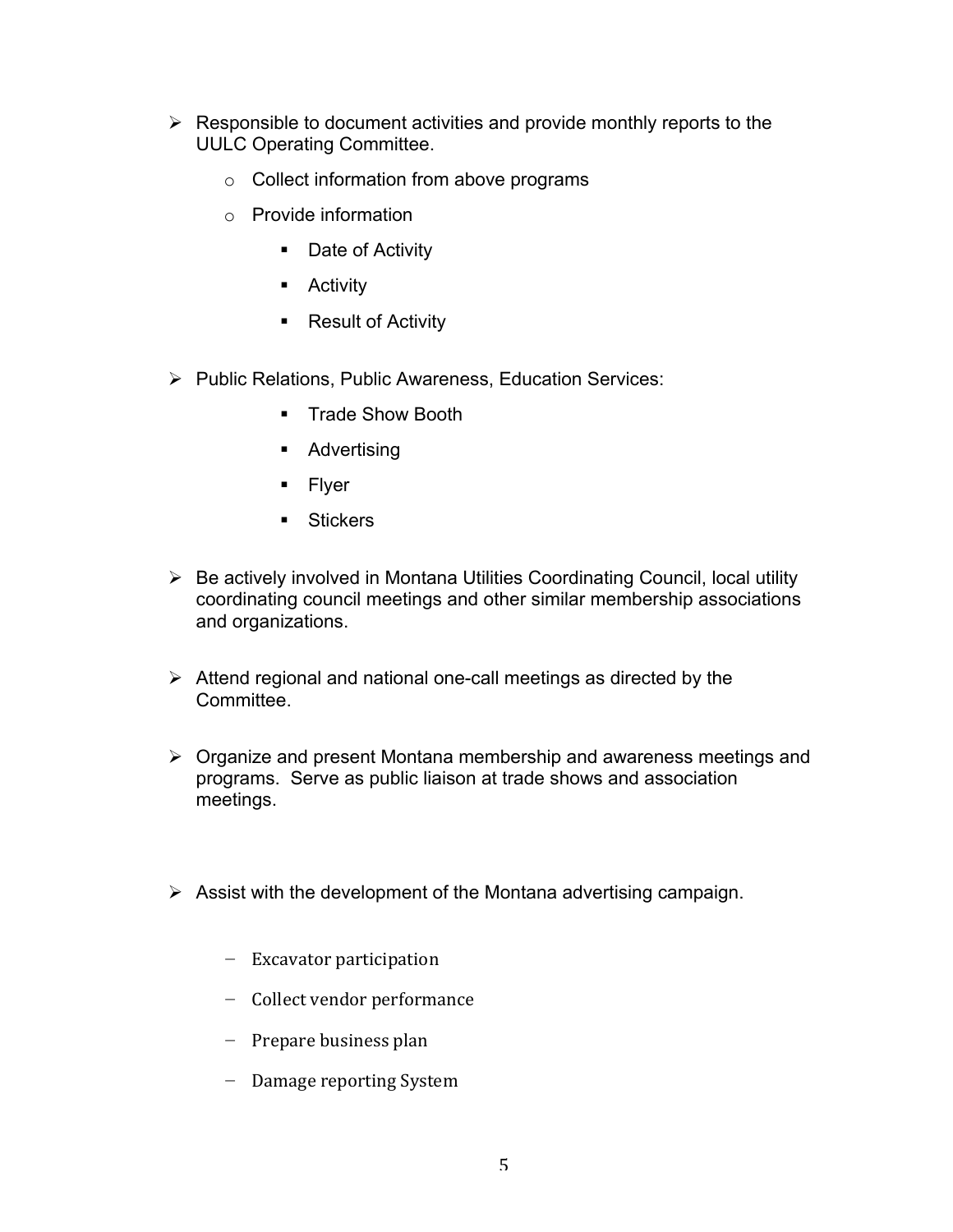- − Membership Involvement
- − Meet Subscribers as needed
- − Facilitate Resolutions of concerns or complaints
- − Document and Report Representatives Activities
- − Participate in public relations, awareness and education
- − Active Involvement in:
	- − Montana Utilities Coordinating Council
	- − Local Utility Coordinating Council
	- − Similar Membership Assoc. and Orgs.
- − Attend Regional and National one-call meetings
- − Organize and present Awareness meeting to Montana membership. Serve as liaison.

Assist with development of Montana advertising campaign

## Attachment 3

## **PRESIDENT & CEO Job Description**

#### **Position Summary**

The President, as the chief executive officer of VA811, is responsible for planning, organizing, directing and coordinating the staff, programs and activities to assure that its objectives are achieved in accordance with the Articles of Incorporation, Bylaws, policies and directives of the Board of Directors and Executive Committee.

## **Direct Reports To:** VA811Board of Directors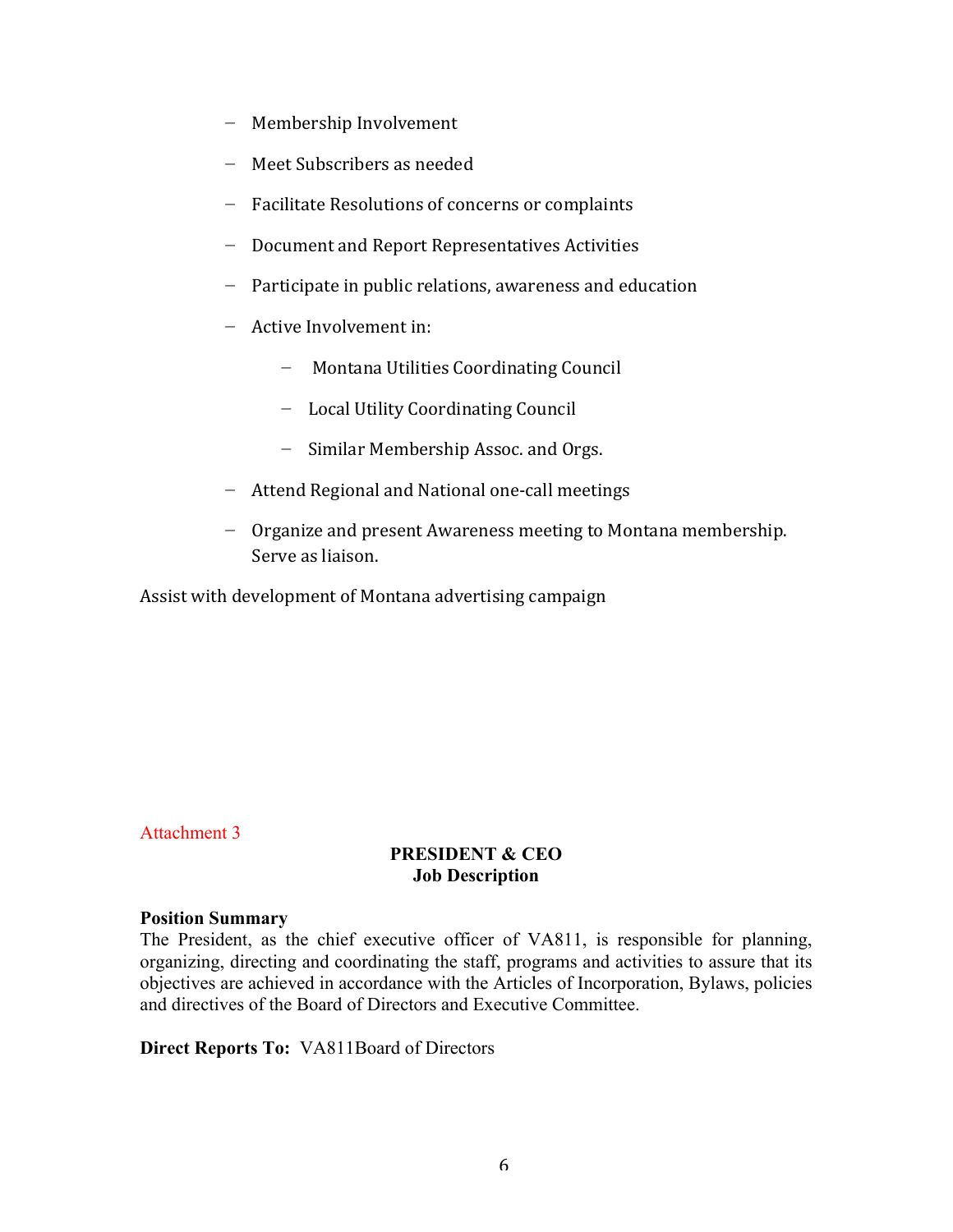#### **FLSA Class:** Exempt

#### **Essential Duties and Responsibilities**

- 1. Attend all meetings of the Board of Directors and the Executive Committee, unless instructed otherwise by the Board of Directors or the Executive Committee, and see that they are kept fully informed of the condition and operations of the organization and all important factors affecting VA811.
- 2. Recommend for the approval by the Board of Directors policies and programs which will further the objectives of VA811.
- 3. Execute all decisions of the Board of Directors unless another assignment is specifically made by the Board.
- 4. Develop specific policies, procedures and programs for the purpose of day-to-day direction of VA811 employees and direct and coordinate all programs, projects and activities of the VA811 staff.
- 5. Recruit, hire, train, motivate and prescribe the duties of all VA811 employees; administer all staff promotions and terminations; and, within the budget approved by the Board of Directors, establish compensation and salary for VA811 employees.
- 6. Obtain maximum utilization of the staff by clearly defining their duties, training, establishing performance standards, conducting performance reviews and maintaining competitive salary structure in accordance with the budget approved by the Board of Directors.
- 7. Provide the necessary liaison and staff support to Board committee chairpersons and committees to enable them to properly perform their functions.
- 8. Execute contracts approved by the Board of Directors or authorized by established policies.
- 9. Plan, coordinate, and conduct activities to enhance public and industry awareness of VA811 and coordinate all communications with the media regarding VA811 activities.
- 10. In cooperation with the Treasurer, develop, recommend and, upon Board approval, operate within an annual budget; ensure that all funds, physical assets, books, records, bank statements, financial reports, other company records and other property of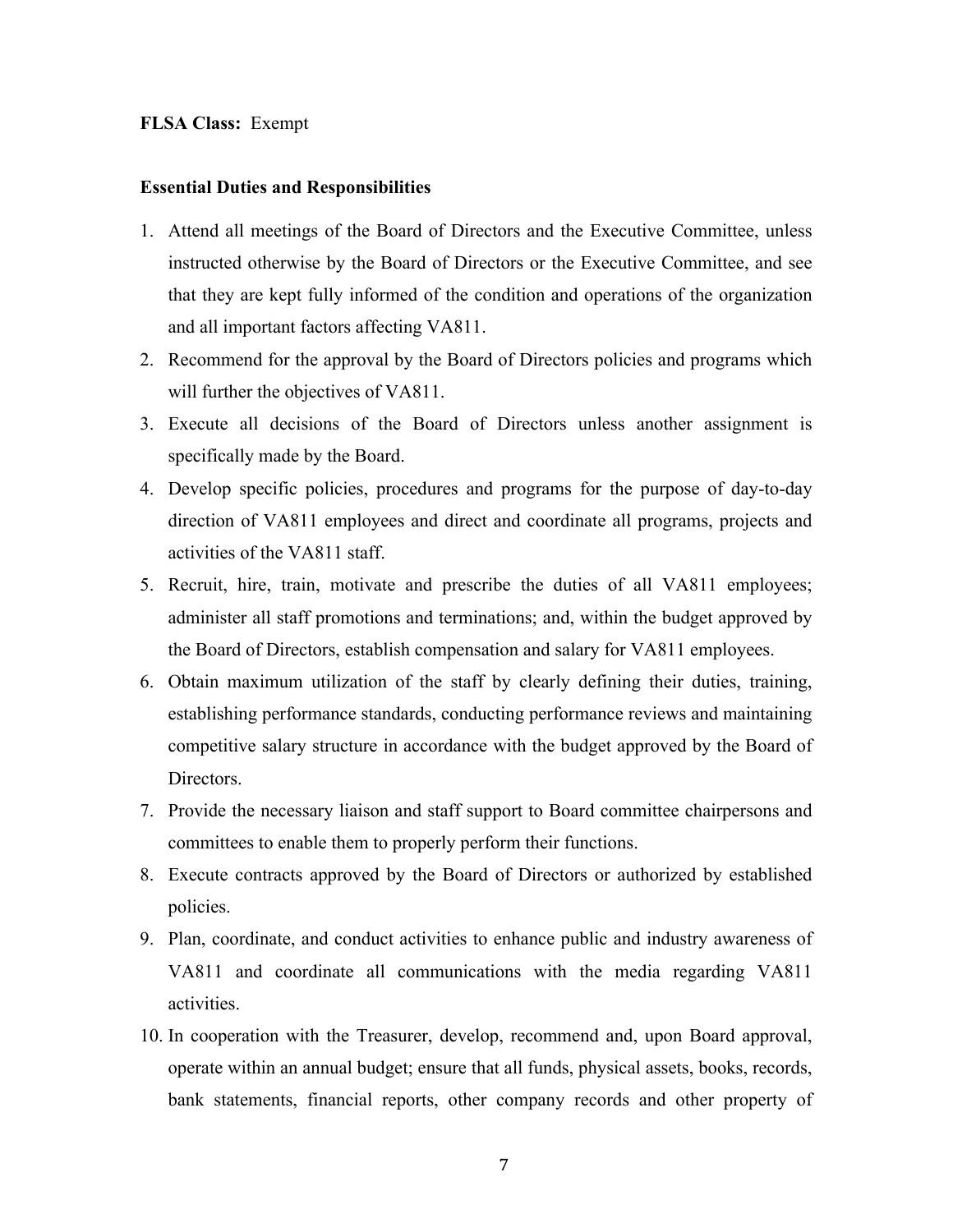VA811 are appropriately safeguarded, accounted for and administered; and approve all budgeted expenditures of VA811 funds.

- 11. Serve as editor and business manager of all VA811 publications, obtain and edit articles and secure advertising, if applicable.
- 12. Conduct research, prepare reports and publish the results on subjects of importance to VA811.
- 13. Maintain the official minutes of Members and Board of Directors' meetings and provide security for all legal documents.
- 14. Establish and maintain relationships with other underground utility damage prevention associations and industry, government and public services organizations as necessary in the best interest of VA811 and in conformity with the overall objectives and policy of VA811.
- 15. Carry out such other responsibilities as directed by the Board of Directors or the Executive Committee.
- 16. Lead the organization in Quality Management efforts to foster in an ISO certified environment.

## **Qualification Requirements**

## **Education and Work Experience**

- Master's degree from an accredited college or university with major coursework in business, public administration, or related field supplemented by administrative experience in business management.
- Any equivalent combination of experience and training that provides the required knowledge, skills, and abilities.

## **Knowledge and Skills**

- Executive level leadership: a demonstrated ability to lead people and get results through others
- Strategy and planning: an ability to think ahead and plan over a 12-24 month time frame, and develop strategic planning based on a five year span
- Management: the ability to organize and manage multiple priorities
- Problem analysis and problem resolution at both a strategic and functional level
- Employee training and development
- Strong customer orientation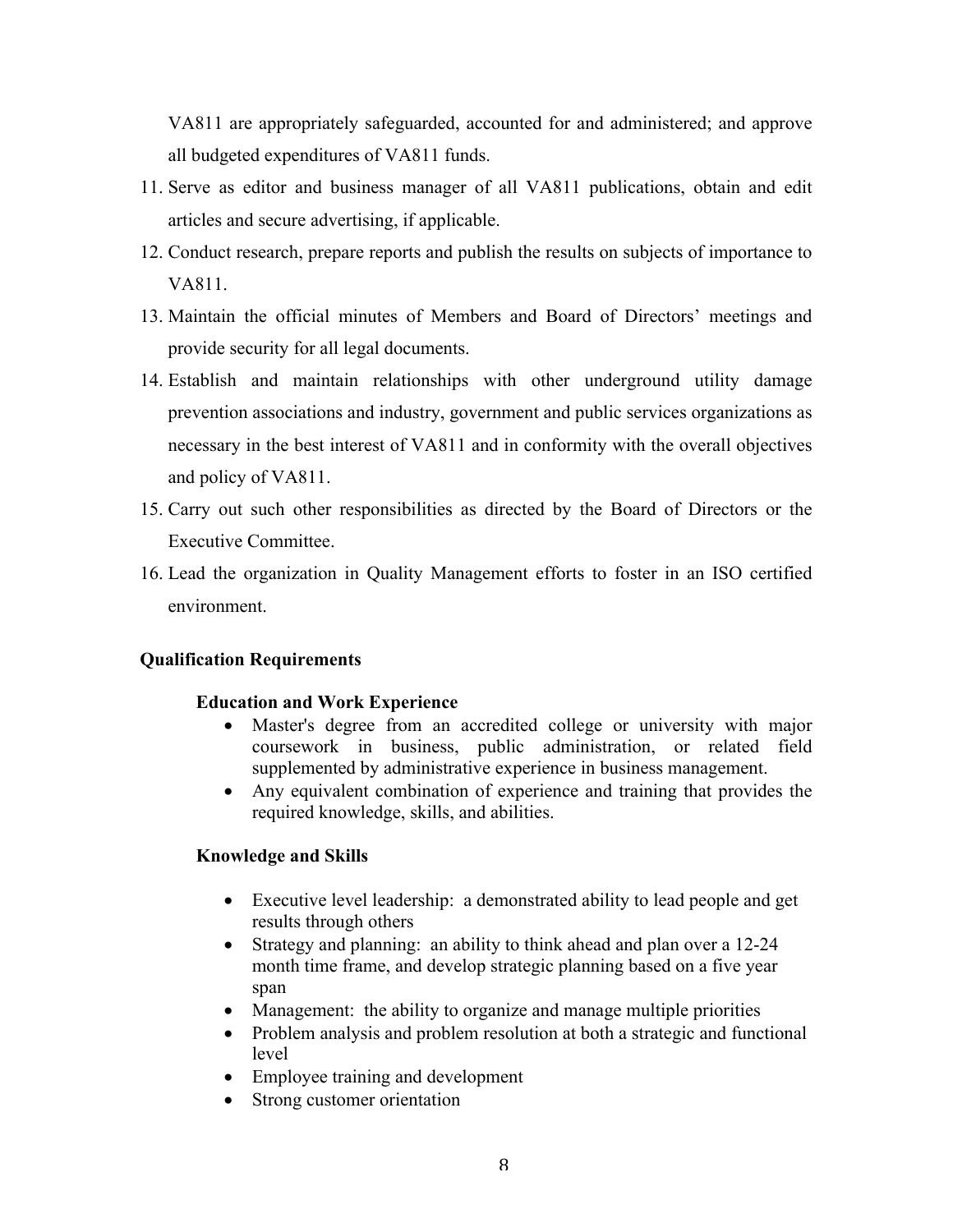- Excellent interpersonal and communication skills
- Technical skills in engineering management, quality assurance and costing
- Commitment to company values
- Ability to deal with the public, make decisions and concentrate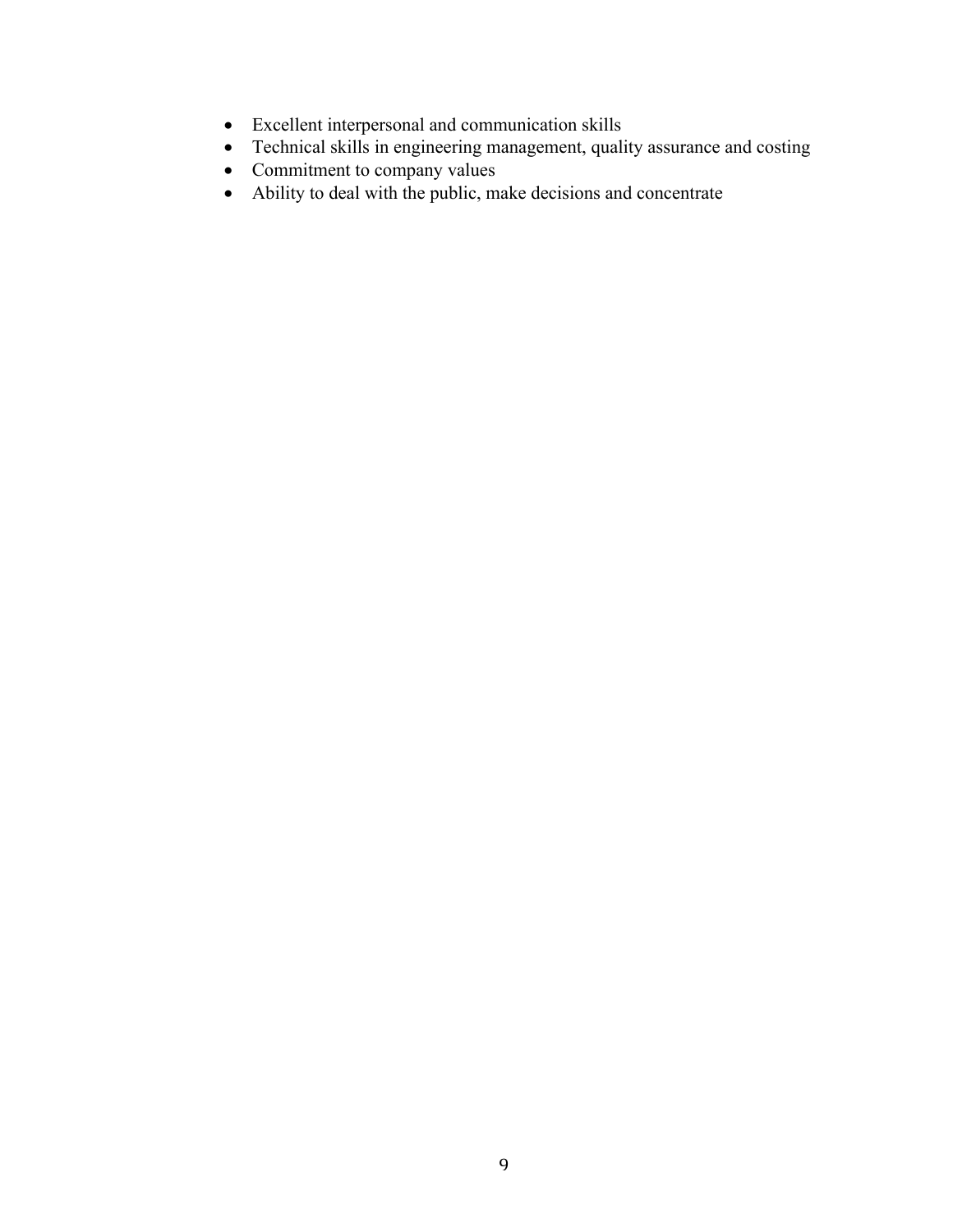# President & CEO Key Competency Task List

## **Purpose:**

Key Competency for the President & CEO

## **1. VA811 Succession Development Summary**

- a. Accounting
- b. Communications
- c. Geographical Information Systems
- d. Human Resources
- e. Information Technology
- f. Intellectual
- g. Leadership
- h. Operations
- i. Organizational Structure
- j. Public Awareness and Training
- k. Public Relations
- l. Training
- m. Quality Management
- n. VA811 Board

## **2. Accounting**

- a. Accounts Receivable
	- i. Billing, receivables courtesy calls database, ratio analysis
- b. Accounts Payable
	- i. Preparing purchase requisitions, maintaining GL chart of accounts, contract analysis, contract maintenance
- c. Banking
	- i. Reconciling bank to book records, cash management, problem resolution
- d. Reporting
	- i. Month end, quarterly Finance & Audit Committee, year-end, annual audit, annual elections, registrations, preparing financial statements, employee files
- e. Budgeting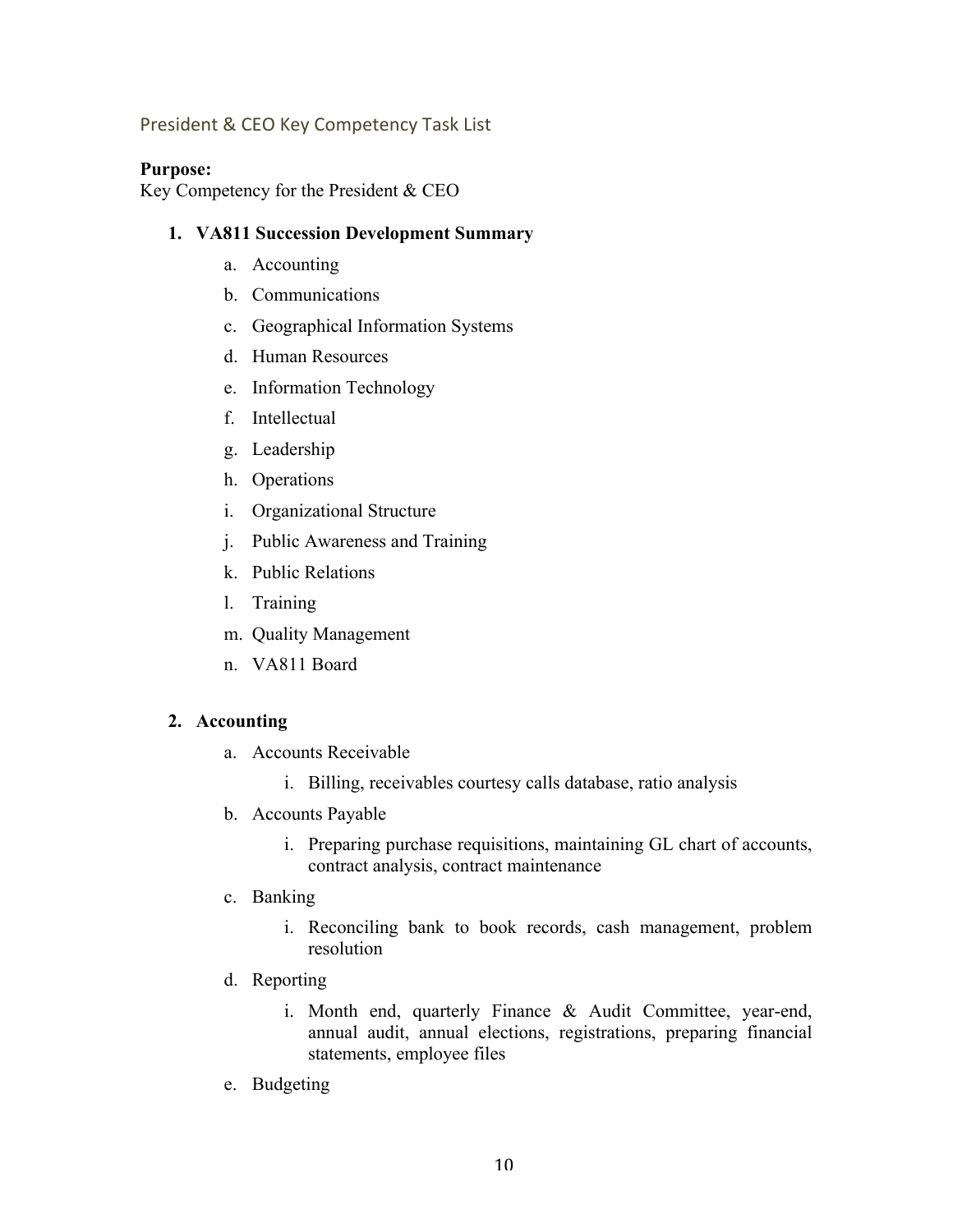i. Budget preparation, budget adherence, budget analysis, monthly forecasts compared to budget

# **3. Communication**

- a. State Corporation Commission
	- i. Advisory Committee meetings, Virginia Underground Damage Prevention Conference, requests from Virginia's citizens
- b. VA811 Members
- c. Oral & Written Communication
- d. Negotiation
- e. Conflict Management

# **4. Geographical Information Systems**

- a. RCL Maintenance
- b. Municipality Maintenance
	- i. Parcel conversion program
- c. Member Mapping
	- i. Shapefile Importer, Quick Importer, GridUnion, GISTools
- d. ESRI
- e. Layers
	- i. Mile post markers, ADC grids, boundaries, cell towers, Orthos

# **5. Human Resources**

- a. Recruiting and Employment
	- i. Interviewing, selection and placement, strategic staffing planning, job descriptions, new employee orientation, new hire list, I-9 forms, discipline and work rules, termination procedures, exit interviews
- b. Employee Communications
	- i. Policy Tech / Employee handbook, Policy Tech / HR policies and procedures, employee surveys, employee files and record keeping
- c. Legal Compliance
	- i. Fair Labor Standards Act, OSHA, NLRA, COBRA, HIPAA, ERISA, ADA, ADEA, Title VII of the Civil Rights Act, EPA, FMLA
- d. Compensation & Benefits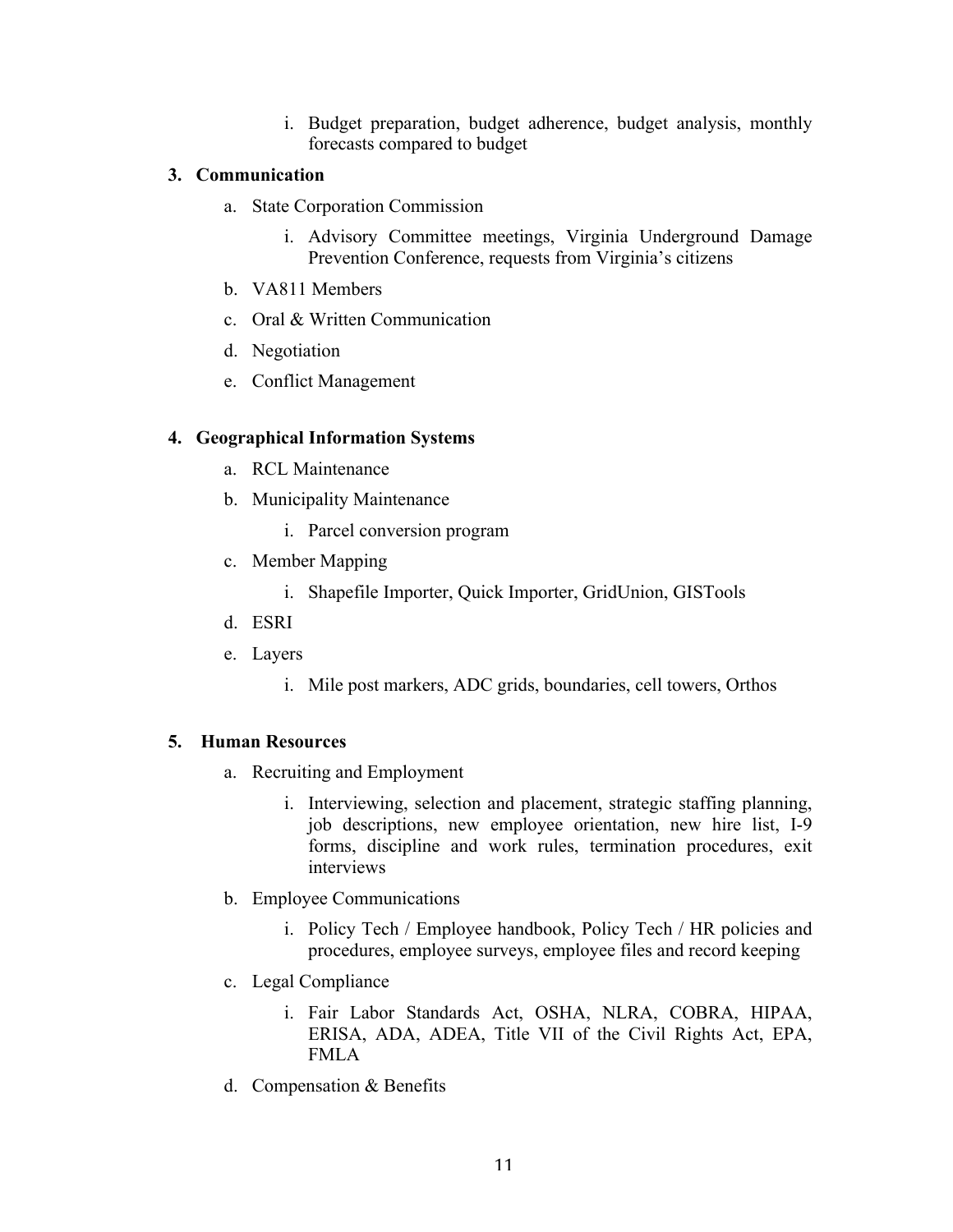- i. Paperless payroll, salary and wage administration, health, dental, vision, STD/LTD, life insurance
- e. Employee Development
	- i. Training programs, succession development planning, reward and recognition programs, wellness program

## **6. Information Technology**

- a. One Call Applications
	- i. NDP (*Ticket Entry, Positive Response, QuickMap, Web Ticket Audit System, Encroachment, Reports, Member Maintenance, Billing Integration*), Building Permit, E911, WebTMS, DIRT, DEAP, Alert Server, Pilot Project (*Phase I, Phase II, Phase III*), Excavator Ticket Management, REMAP, UCAMS, EWOS, Ticket Revision Express (TRE), Location Enhanced Ticket Search (LETS)
- b. Hardware
	- i. PC, server, printer, fax, laptop, smartphones, power management (*UPS, Generator, EPO*), SANS
- c. Telecommunications
	- i. Call switch, telephones, T1 / POTS lines, call recording, call routing, pre-announcer, CMS, Workforce Manager
- d. Network
	- i. Internet service provider (*routers, Ethernet, T1*), routers, switches, firewall, cables, DNS, active directory
- e. Business Applications
	- i. Microsoft Office 365, VA811 Central (*Change Management, Issues Database, Expenses, Mapping Tracker, Maintenance, ERP*) IT Outage Log, Antivirus, web browsers, backup software, content filter, network monitoring, Track-It!, VPN, SOL, Linux, QuickBooks

## **7. Intellectual**

- a. Awareness of Environment
	- i. Internal
		- 1. VA811 experience / knowledge
	- ii. External
		- 1. Local, state, national, and international experience / knowledge
- b. Entrepreneurial Focus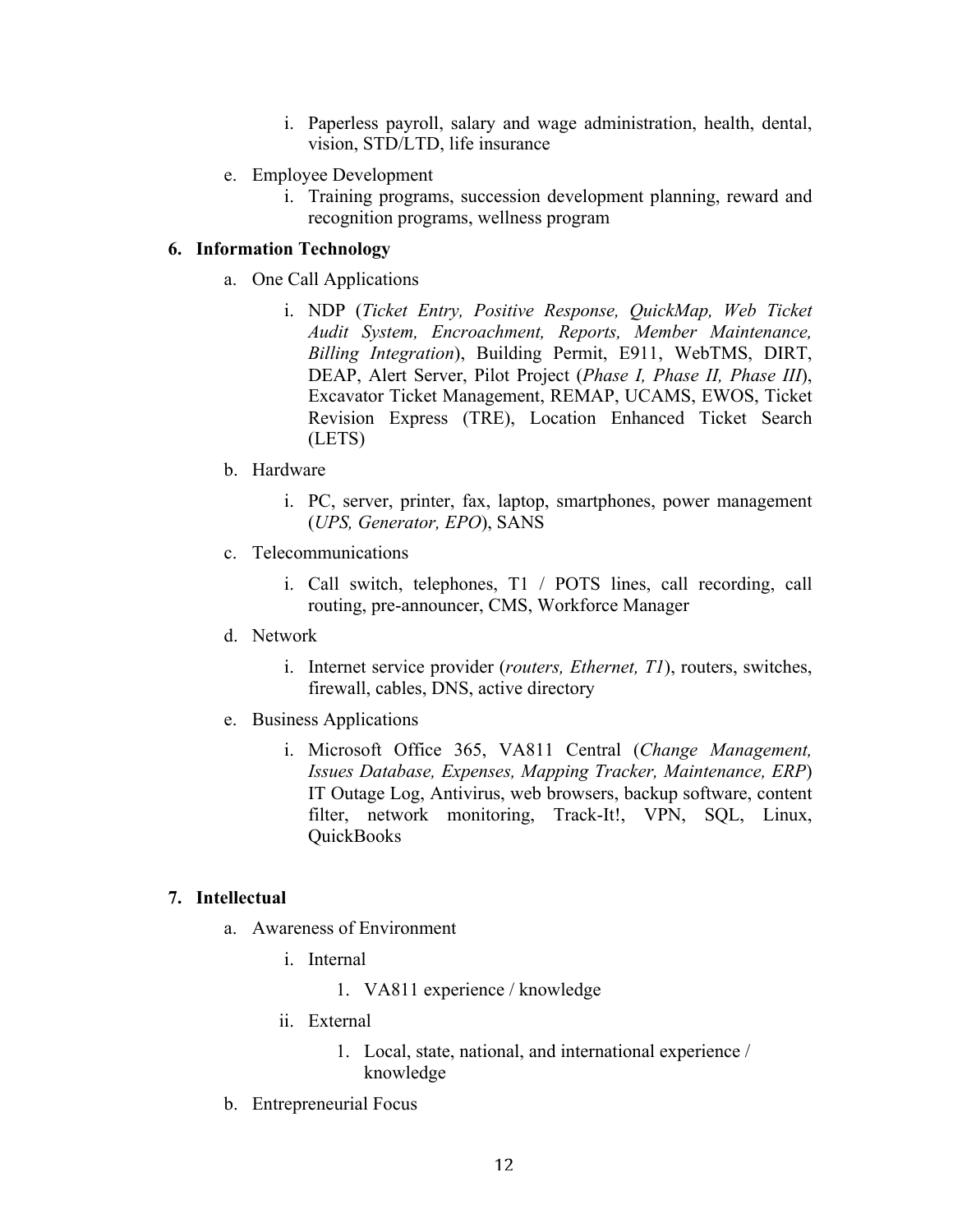- c. Emotional Intelligence
- d. Decision Making
	- i. Reasoning, planning, organization skills, retrieving  $\&$  managing data, stress management

## **8. Leadership**

- a. Interpersonal Skills / Relationships
	- i. Teamwork, communication / listening
- b. Strategic Business Vision
	- i. VA811 Mission & Professional Standard, public safety, premier customer service
- c. Meeting Goals on Time
	- i. Planning, flexibility  $&$  adaptability
- d. Coaching and Development
	- i. Mentoring, delegation / persuasion
- e. Change and Culture Management

# **9. Operations**

- a. DPS Scheduling
	- i. Erlang C, Forecasting and Scheduling software, Workforce Management (WFM) reports and software, PTO scheduling software, supervisor reports and software, performance statistics, Workforce Management Coordinator, duties and tasks
	- ii. DPS staffing
	- iii. FTE calculation, budgeted monthly FTE level, strategizing alternatives to hiring
	- iv. Interviewing and hiring
	- v. Advertising & recruiting, preliminary testing, panel interviews, EEOC law
- b. Call Floor Operations
	- i. Virginia Underground Utility Damage Prevention Act, Newtin (*12 Virginia Ticket Types, Ticket Entry Text Screen, QuickMap, Error Queue, Ticket Search, User Maintenance, Member Maintenance, Quality Assurance – Audits, Reports)* Alert Server, customer service, problem resolution, E911 application, Help Desk –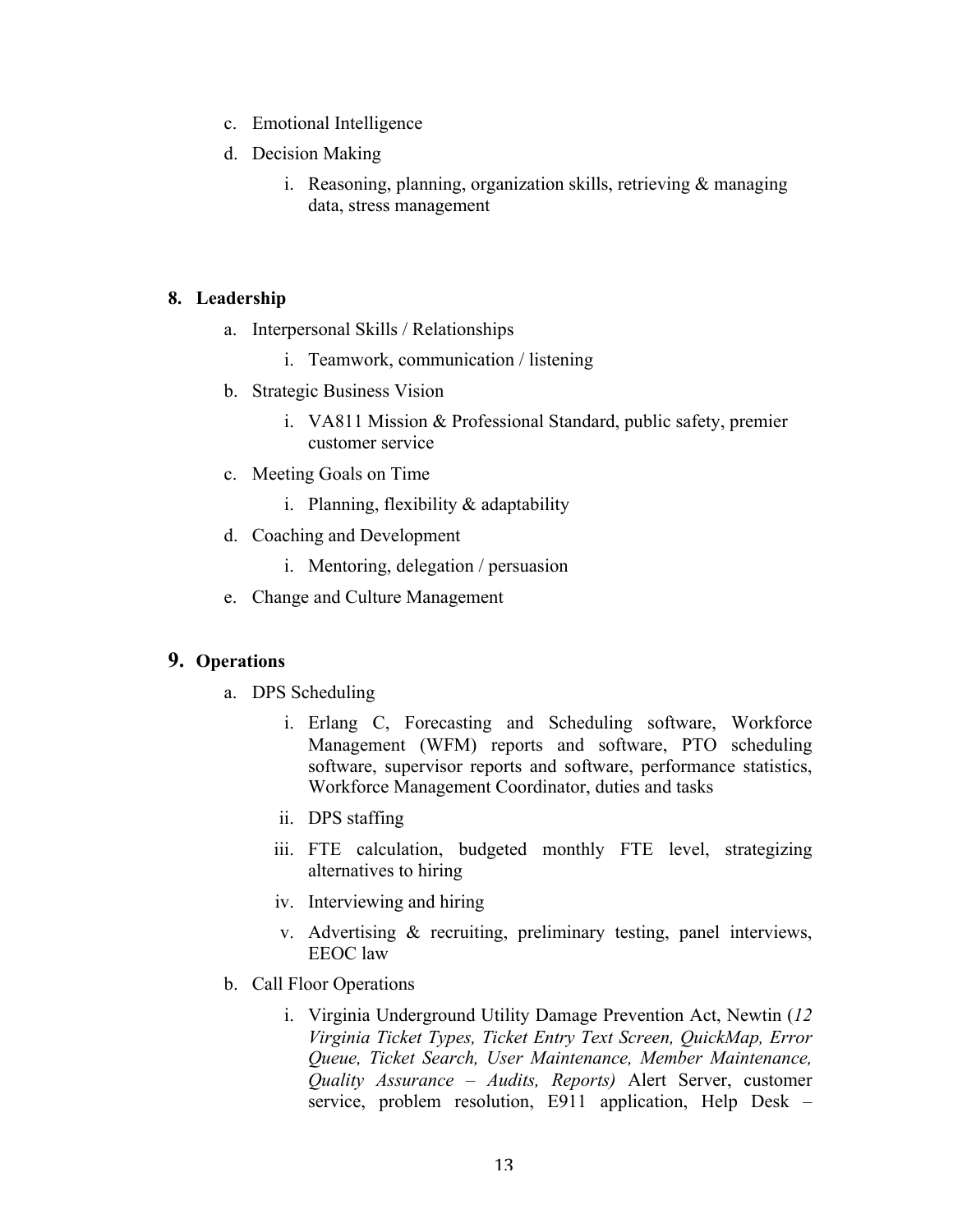Internal, Member Maintenance and assistance, ASA - monthly 30 second average

- c. Personnel Management
	- i. Recognition (*Kudos, Employee of Quarter, brag board, etc.*), incentive programs (*Schedule Adherence, Ticket Quality)*  discipline (*progressive discipline, written documentation, ERP documentation for tracking and consistency)* skill based pay levels, attendance policies (*PTO, FMLA, STD, LTD, Unscheduled Absence, Unexcused Absence)* payroll – eLabor
- d. DPS Quality Assurance
	- i. Silent Monitors (*Quality Monitoring (QM) –Avaya / Verint software, Quality Monitoring electronic evaluation form, Quality Monitoring Calibration)* Interactive Call Reviews (*Quality Monitoring (QM) –Avaya / Verint software, Quality Monitoring electronic evaluation form, Quality Monitoring Calibration)*  Convert scores – Verified, Feedback or Correction, Side-by-Side coaching, ticket audits – manage Coach review, Employee Records Portal (ERP)
- e. WTE Quality Assurance
	- i. WTE User daily audits (*Ensuring completion, Calibration, Quality checks)* audit follow-up (*WTE Coordinators, coordination with PAT Department)*
- f. Budget
	- i. Prepare Operations Budget

#### **10. Organizational Structure**

- a. Chain of Command
	- i. To whom do individuals and groups report
- b. Organizational Decision Making
	- i. Where does the decision-making authority lie, ISO 9001
- c. Span of Control
	- i. How many individuals does a Director / Manager / Supervisor direct
- d. Departmentalization
	- i. How are jobs grouped together
- e. Work Specialization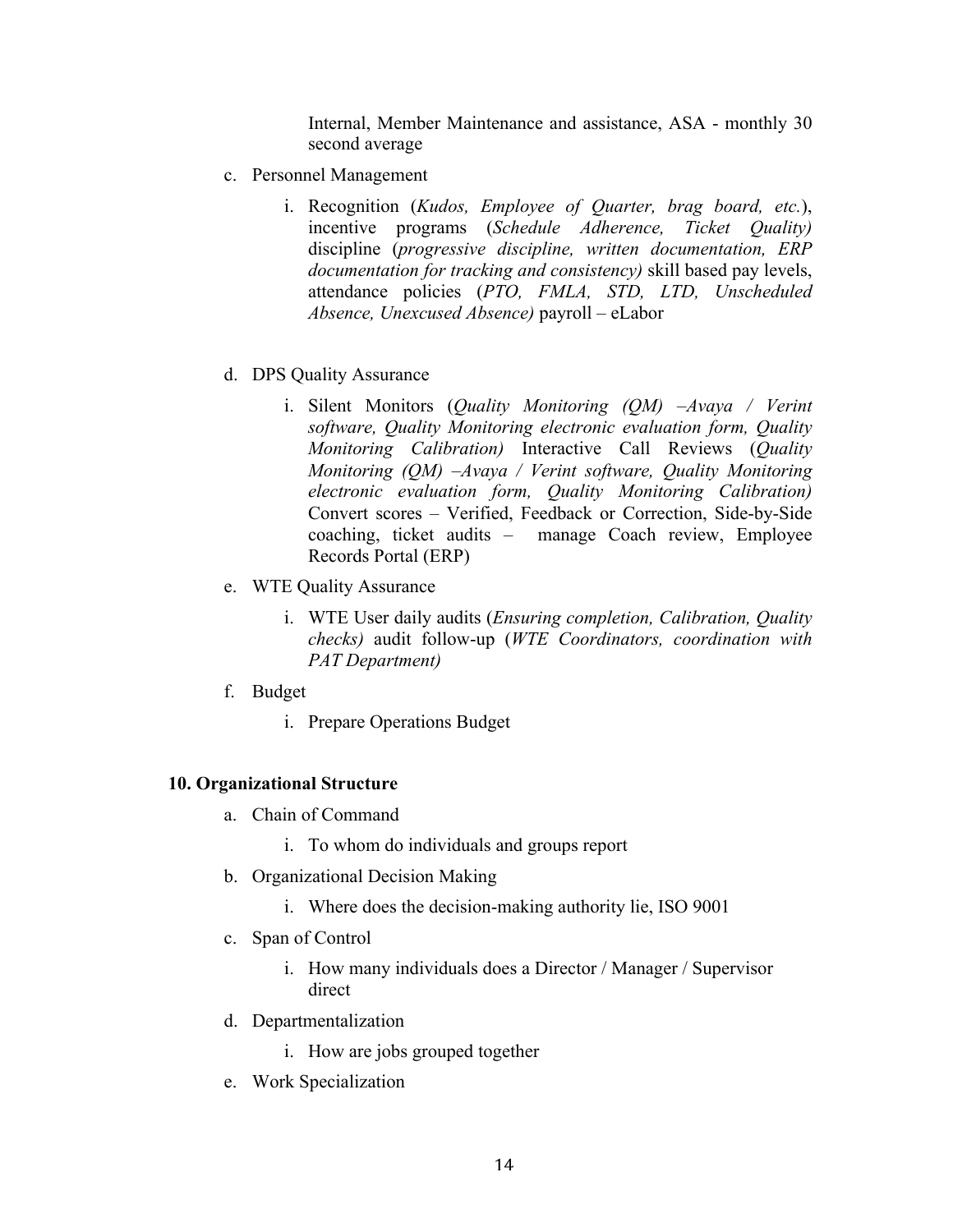i. How are tasks subdivided into separate jobs

## **11. Public Awareness & Training**

- a. Training
	- i. NDP *(Web Ticket Entry, Member Mapping, Positive Response, Web Ticket Management System (TMS), Pilot Program Phase I application, Ticket Search, E911, Ticket Revision Express (TRE), DEAP)* Damage Prevention Act, Virtual Private, DIRT, other presentations as needed, training creation and development, presentation and public speaking abilities
- b. Public Relations
	- i. Trade Shows *(Registration and booth selection, table, carpet and electrical orders, educating visitors)* VA811 Membership Meetings *(Secure guest speakers, set up / operate audio / video equipment)* Damage Prevention Committee meetings, Trade association / excavator association meetings, maintain / update website content, maintain social media content, VA811 newsletter, presentation development, presentation and public speaking abilities
- c. Administrative
	- i. Reports *(Expense reports, credit card reports, Board reports)*  Enterprise Rent-A-Car, specialty items *(design, selection and purchase)*

#### **12. Public Relations**

- a. VA811 Strategic Plan
- b. Crisis Management
- c. Media
	- i. External media lists and contacts, VA811 media contacts, public service announcements, letters to editors / Op-ed articles, VA811 newsletters
- d. Trade Shows / Special Events
	- i. Home shows
- e. Internet connection and monitoring / social networking Facebook, Twitter
- f. Community Communications / Meetings
	- i. Local, Virginia, and national legislative meetings / receptions, local, Virginia, and national stakeholder support, and Best Practices organizations